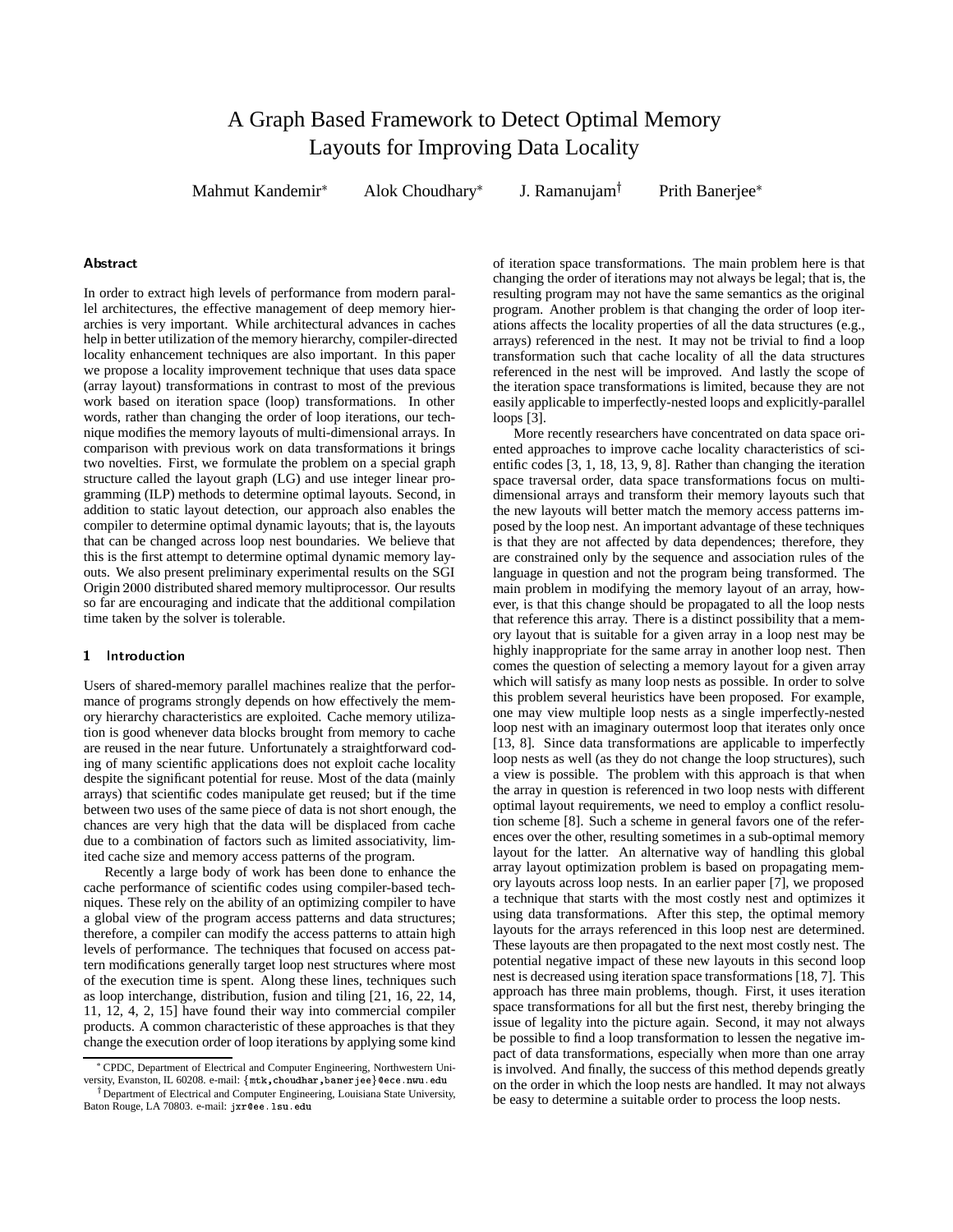In this paper we describe a new approach to determine the optimal memory layouts for the multi-dimensional arrays referenced in a given program automatically. Our approach differs from the previous work on cache locality optimization in two important aspects. First, we formulate the problem on a graph structure that we call the *layout graph* (LG) and solve it using an *integer linear programming* (ILP) [17] optimally. Secondly, we consider memory layout changes (i.e., dynamic memory layouts) between loop nests. The first aspect enables the compiler to solve the problem without resorting to heuristics based on linear algebra equations that need to be built from the program structure, solved using techniques based on matrix arithmetic, and converted back to the compiler's internal data structures. Instead, our approach works on a graph based representation, thus requiring minimum additional help from the compiler, and finds optimal solutions. The second aspect mentioned above might be interesting since scientific programs in general have a number of loop nests with complex access patterns so that static memory layouts may be insufficient to exploit the cache hierarchy fully. The dynamic memory layout changes may be attractive alternatives for such programs. Of course, the added cost of changing memory layouts between loop nests must be taken into account as well.

We have evaluated our approach using a number of programs, and the results so far show that it successfully optimizes the codes in our experimental suite. We have also found that the extra time taken by the solver used to determine optimal memory layouts was never more than 19% of the original compilation time. Our current approach works on a single procedure at a time and does not take inter-procedural analysis into account. If on-going work on interprocedural data transformations [19] proves to be successful, we plan to extend our approach to an inter-procedural setting as well.

The remainder of this paper is organized as follows. Section 2 defines our notion of locality with respect to a reference and introduces the layout graph. In Section 3 we formulate the memory layout detection problem on the LG and show how our approach can determine optimal static memory layouts for a given program. In Section 4 we explain our solution to dynamic layout detection. We present performance numbers for several programs on the SGI Origin <sup>2000</sup> distributed shared memory multiprocessor in Section 5. The paper concludes with a summary along with pointers to work in progress in Section 6.

#### $2^{\circ}$ Fundamental concepts in our framework

Our approach is based on building a graph called the *layout graph* for a given program and using integer linear programming to determine optimal memory layouts for multi-dimensional arrays. Strictly speaking, when we attempt to solve the problem with integer linear programming, building a graph is not necessary. If we decide to build a graph, then a shortest path algorithm will suffice. However, in this paper, we present both the views; this is because, a simple shortest path formulation does not suffice when issues related to parallelism and loop transformations are also taken into account. For example, when, in addition to optimizing cache locality, explicit data distribution across memories of processors is involved, we need to consider the cost of managing the data across memories as well. This, in its most general form, can be expressed as a *facility location problem* [17].

We restrict ourselves to regular dense array codes. An important characteristic of these codes is that their memory access patterns can be determined to a certain extent at compile time. We also confine ourselves to affine array bounds and affine subscript functions as most scientific codes contain such references. We assume that all loops have a unit step (which can be obtained using *loop normalization* [22]). Since it is usually the case that programs accessing large multi-dimensional arrays have serious cache locality problems, throughout this paper we are concerned primarily with optimizing cache locality for large multi-dimensional arrays. We ignore references to scalars, to one-dimensional arrays, and to small-sized arrays.

# 2.1 Memory layouts for multi-dimensional arrays

We assume that the memory layout of an  $m$ -dimensional array can be in one of  $m!$  forms, each of which corresponds to an ordering of the dimensions. For example, for a two-dimensional array there are two possible memory layouts; namely, row-major (as in C) and column-major (as in Fortran). For three-dimensional arrays, we have six memory layouts, two of which are the row-major and the column-major orders. For a given memory layout, we define the *fastest changing dimension* (FCD) as the subscript position (dimension) whose indices change faster than any other dimension as we traverse the elements in contiguous memory locations. As an example, for a three-dimensional row-major array the third subscript position is the FCD. Given large array bounds and large number of loop iterations (trip counts), it is sufficient to determine just the FCD for a given array. The ordering of the remaining outer array dimensions is of secondary importance. Once an optimal FCD is determined for each array in the program, transforming the program to implement these FCDs within a language with a fixed memory layout for all arrays is quite mechanical; therefore, we do not discuss the code generation issue here and refer the reader to [18] and [8].

### 2.2 Locality with respect to a subscript position

We now define the notion of *locality with respect to a subscript position*. Given an *n*-dimensional loop nest (not necessarily perfectlynested) with  $j_n$  as the innermost loop and an m-dimensional array, we can say whether the memory accesses induced by  $j_n$  exhibits locality with respect to a given subscript position. Let *l* be a subscript position for the array in question  $(1 \le l \le m)$ . If  $j_n$  appears only in the  $l^{th}$  subscript position and does not appear in any other subscript positions, we say that the reference in question exhibits *spatial locality* in the  $l^{th}$  position. If  $j_n$  does not appear in any subscript position, we say that the reference exhibits *temporal locality* in the  $l^{th}$  position (in fact, in every subscript position). If none of these two conditions holds, then we say that the reference *does not* exhibit any locality in the  $l^{th}$  position. Notice that all these definitions are only with respect to the innermost loop  $(j_n)$  and a specific subscript position (*l*). Therefore, a reference may have spatial locality with respect to a subscript position while it may not have locality with respect to another. In this paper, we refer to the cases with temporal locality, spatial locality, and no locality as *TL*, *SL*, and *NL*, respectively. We will also use these abbreviations to refer to the *costs* (in terms of *cache misses*) of having temporal locality, spatial locality, or no locality, respectively, in the innermost loop.

To clarify these locality concepts, let us consider the loop nest shown in Figure 1 that accesses five different three-dimensional arrays:  $U, V, W, X$  and Y. In this and the following program fragments, the references used in a loop nest will be enclosed by f and g. The actual computation performed inside the nest is irrelevant for our purposes. Considering the reference to array *U*, since the innermost loop index  $k$  appears in all the subscript positions of this reference, it has no locality with respect to any subscript position. For the reference to array *V*, on the other hand, since *k* appears only in the first subscript position, this reference exhibits spatial locality with respect to this subscript position, but does not exhibit locality with respect to the other subscript positions. The reference to array *Y* exhibits temporal locality with respect to all the subscripts as  $k$  does not appear in any of them. The localities exhibited by the remaining references can be determined in a similar manner.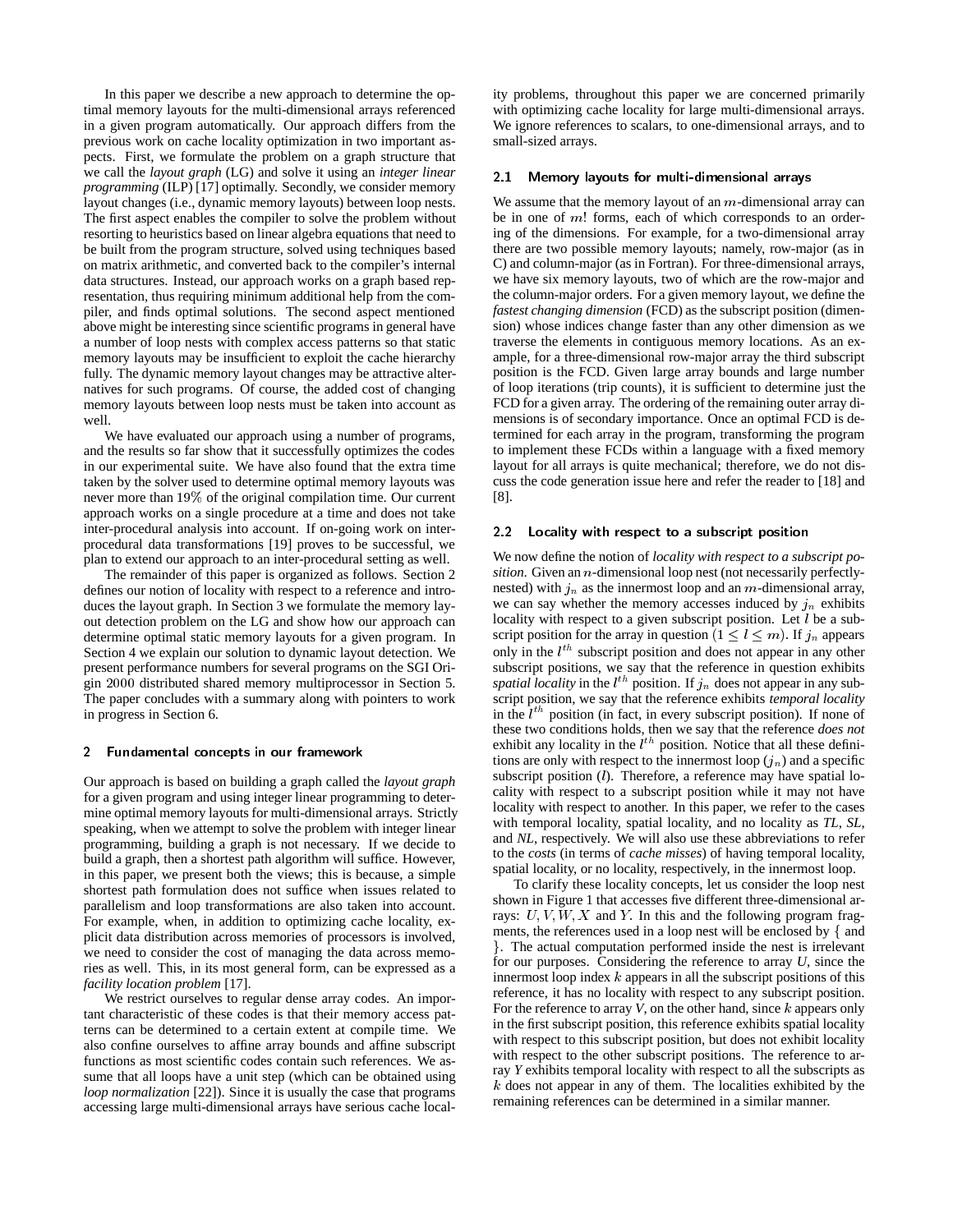

Figure 1: Top: A three-deep loop nest that accesses five threedimensional arrays. Bottom: The layout graph (LG) for this loop nest. The thick lines and black nodes show an optimal solution found by the solver.

# 2.3 Layout graph (LG)

After obtaining the locality information, our approach builds an LG. The LG is essentially a graph in which the nodes correspond to subscript positions of arrays, and the edges carry the locality information about the nodes. The nodes are grouped into the columns where each column represents an array (assuming for now a single loop nest and that each array in the nest is referenced only once). In other words, each node in a given column represents an array subscript position. The columns are placed one after another; the order of the columns is not important. Between columns *U* and *V* (corresponding to arrays *U* and *V*) there are  $dim(U) \times dim(V)$  edges where  $dim(.)$  returns the dimensionality for a given array. That is, the edges between *U* and *V* connect every subscript position of *U* to every subscript position of *V*. We define the *cost* of an edge *going into* a subscript position *i* of an array *U* as the cost (in terms of cache misses) of selecting *i* as the fastest changing dimension (FCD) for *U*. This means that all the edges going into the same node have the same costs associated with them (therefore, we write each cost only once).

The LG also has a start node and a terminal node. The start node *S* is connected to each subscript position of the first column whereas the terminal node *T* is connected to each subscript position of the last column. Figure 1 also shows the LG for our example loop nest. The LG, once built, contains all the memory access information for all the arrays with respect to the innermost loop, and inspired by the graph structure used by Garcia et al. [6] to solve the automatic data distribution problem for message-passing machines. In Figure 1 the five columns correspond to the five arrays referenced in the nest. The nodes in a specific column correspond to the subscript positions; e.g., the first node denotes the first subscript position and so on.

#### 3 Static memory layout detection

The 0-1 integer programming problem is a linear integer programming problem in which each variable is restricted to have a value from the set  $\{0, 1\}$  [17].

Like Garcia et al. [6], we use the notation  $E_{UV}$  to denote all the  $dim(U) \times dim(V)$  edges between *U* and *V*.  $E_{UV}[i, j]$ , on the other hand, denotes the edge between the  $i<sup>th</sup>$  subscript position of *U* and the  $j^{th}$  subscript position of *V*. We also use  $E_{UV}[i, j]$  to denote the 0-1 *integer variable* associated with the edge in question. Given a path on the LG,  $E_{UV}[i, j]$  has a value of 1 if the edge belongs to the path; otherwise its value is <sup>0</sup>. In other words, the final value for each  $E_{UV}[i, j]$  variable indicates whether the corresponding edge belongs to the optimal solution. Let  $Cost(E_{UV}[i, j])$  be the cost



Figure 2: Acceptable and unacceptable LG segments. (a) acceptable, as the selected edges constitute a path. (b) unacceptable, as the selected edges do not constitute a path. (c) acceptable, as there is a single selected edge between two neighboring columns. (d) unacceptable, as no edge is selected between two neighboring columns. (e) unacceptable as more than one edge are selected between two neighboring columns.

of the edge that connects the  $i^{th}$  node of *U* with the  $j^{th}$  node of *V*. In practice the edge costs should be computed as accurately as possible using the techniques based on miss rate estimations [20]. However, the derivation of exact cost expressions is beyond the scope of this paper. Once the costs are determined, the rest of the technique to be presented is fully automatic. Let  $Cost'(E_{UV}[i, j])$ be  $Cost(E_{UV}[i, j])$  if  $E_{UV}[i, j]$  is 1 (i.e.,  $E_{UV}[i, j]$  is selected for a given path on the LG); otherwise  $Cost'(E_{UV}[i, j])$  is 0. The *objective* of the locality optimization problem is to select a *path* from  $S$  to  $T$  on a given LG such that

$$
\sum_{U,V} \sum_{i=1}^{dim(U)} \sum_{j=1}^{dim(V)} Cost'(E_{UV}[i,j])
$$
 (1)

is *minimized*, where  $U, V$  denotes two adjacent columns. Notice that this corresponds to selecting a data layout (FCD) for each array such that the total number of misses will be minimized.

In the following discussion (for sake of simplicity of presentation) we assume that  $Cost'(E_{UV}[i, j])$  can take only three possible values: *TL*, *SL*, and *NL*. However, as mentioned above, our technique can accommodate more accurate cost estimations [20]. We impose three conditions to ensure the correctness of the solution:

- (1) We should select a path from  $S$  to  $T$  in the LG,
- (2) We should select a single node from each column, and
- (3) We should select the edge between two selected nodes.

Consider now Figure 2 in order to interpret these conditions on a few example LG segments. The first condition ensures that all the selected edges should be connected. For example, Figure 2(a) shows an acceptable solution where the two selected edges,  $E_{UV}$ [3, 2] and  $E_{VW}$  [2, 1], are connected and form a path. Figure 2(b), on the other hand, depicts an unacceptable case where two selected edges  $(E_{UV}[3,2]$  and  $E_{VW}[1,3]$  are not connected. In mathematical terms, we can state this condition as

$$
\forall j \in [1...dim(V)] : \sum_{i=1}^{dim(U)} E_{UV}[i,j] = \sum_{k=1}^{dim(W)} E_{VW}[j,k].
$$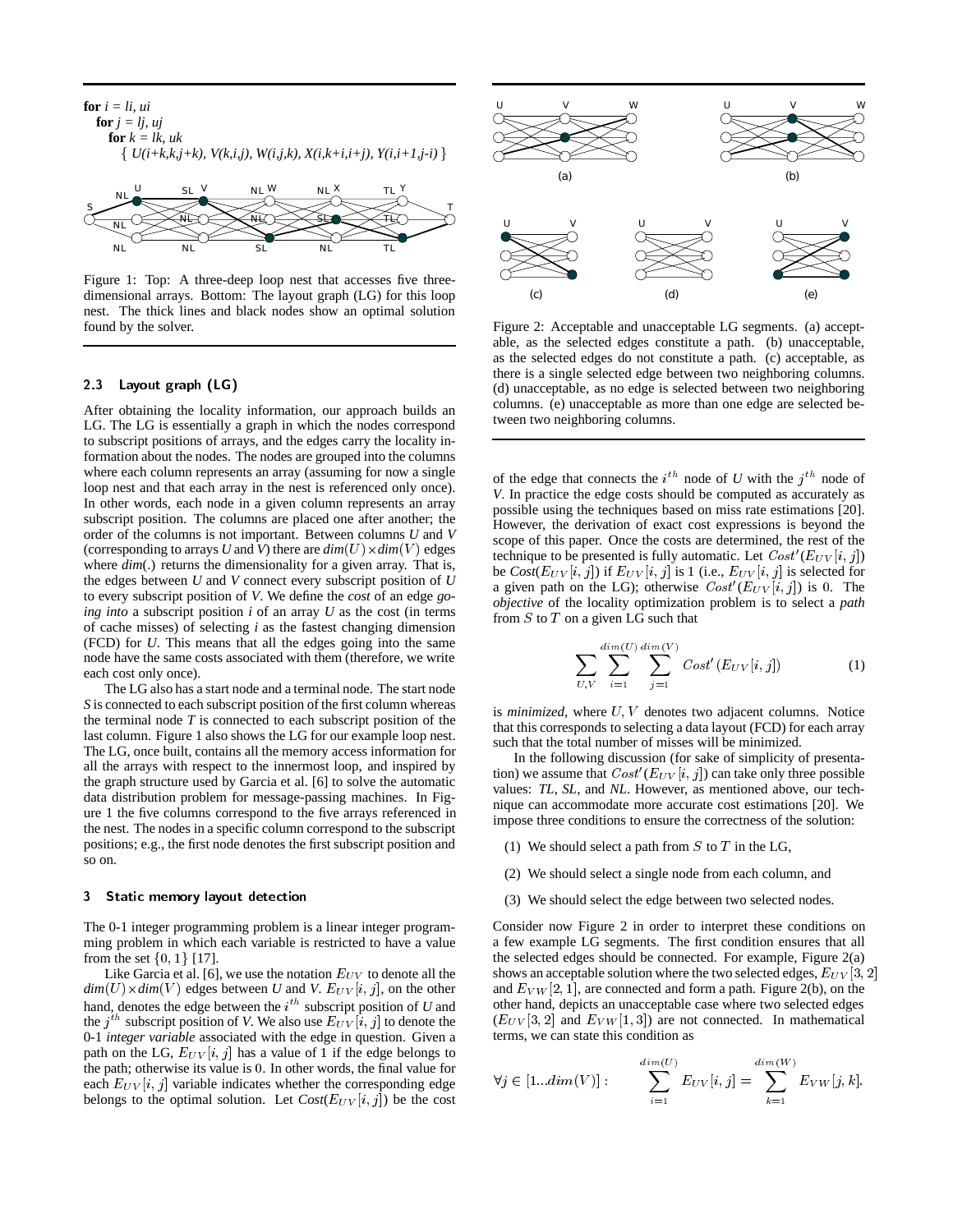Notice that this condition should be satisfied for all neighboring triples  $U, V$ , and  $W$  on the LG. The start and terminal nodes are treated as if they represent one-dimensional arrays.

The second and the third conditions, together, guarantee that each array will have one and only one FCD. For example, Figure  $2(c)$  shows an acceptable situation where the first node of  $U$ and the last node of  $V$  (as well as the edge connecting them) are selected. These nodes correspond to the fastest changing dimensions for the respective arrays. Figure 2(d) illustrates an unacceptable case as no edge is selected between columns  $U$  and  $V$ . Similarly, the situation shown in Figure 2(e) is also unacceptable as there is more than one edge selected between two columns. We can enforce these two conditions as

$$
\sum_{i=1}^{dim(U)} \sum_{j=1}^{dim(V)} E_{UV}[i,j] = 1
$$

for each neighboring pairs  $U$  and  $V$ .

Returning to our example in Figure 1, after assigning the costs and formulating the conditions given above, if we run the solver we obtain the path shown with the thick lines on the LG. The cost of this path is *TL+3SL+NL*. Therefore, the FCD for arrays *U* and *V* is the first subscript position; for arrays *W* and *Y* the third subscript position; and for array *X* the second subscript position. Notice that this is not the only minimum cost path for this example. For arrays *U* and *Y* all the FCDs are equally acceptable.

It should be noted that this example represents the simplest case, where there is a single loop nest, and each array is accessed using a single reference. In fact, for this example we could have easily worked on each array individually without building an LG. However, we would like to keep our framework as general as possible so that the future extensions (e.g., loop transformations, data distribution, false sharing related issues) can be incorporated easily.

We now discuss more general cases. We define two references to the same array as *uniformly generated with respect to loop index* k if k appears in exactly the same subscript positions for both the references. For example, the references  $U(i + j, j, k - 1)$  and  $U(j, k + j, i + 1)$  are uniformly generated with respect to loop index  $j$  but are not uniformly generated with respect to  $i$  or  $k$ . An important observation is that if two references to the same array are uniformly generated with respect to the *innermost* loop index and if they both exhibit spatial locality, they require the same subscript position as their desired FCD. Therefore, if all the references to the same array are uniformly generated with respect to the innermost loop index, then there is no conflict in their layout demands. It should be noted that this concept of uniformity is a relaxed form of the concept of uniformly generated references (UGR) as defined by Gannon et al. [5]. For the rest of the paper, when we say (non- )uniform accesses we mean (non-)uniformly generated accesses with respect to the innermost loop.

If two or more references to the same array are non-uniform, then we have a conflict that should be resolved in favor of one of the references in question. In that case we can represent each reference with a column; that is, if an array is accessed using s non-uniformly generated references, we can use <sup>s</sup> columns for this array, each column corresponding to a reference. If the array is  $m$ -dimensional each pair of adjacent columns for the same array can have  $m$  edges between the corresponding subscript positions; we do not allow cross edges (the edges going from  $i^{th}$  node to  $j^{th}$  node where  $i \neq$  columns  $j$ ) between the nodes belonging to the references to the same array. This is necessary for ensuring that a *single* memory layout (FCD) will be found for the array in question. In fact, in the static memory layout detection problem, all columns representing the same array can be replaced by a single column, summing the respective edge costs.



Figure 3: Top: A program fragment that consists of two nests. Middle: The layout graphs. Bottom: The combined LG.

We now focus on the problem of layout detection when multiple loops are involved. Our approach is rather simple and is based on *graph combining*. The idea is that when multiple loop nests access the same array we combine the costs due to different nests into the same subscript position. As an example, consider the program fragment shown in Figure 3. In the middle portion of the figure, the individual LGs corresponding to the nests are shown. The bottom part, on the other hand, depicts the combined LG. Of course, for example, an *SL* cost coming from different nests will usually have different values (in terms of misses), depending on the number of enclosing loops and their trip counts and so on. When more accurate miss estimations [20] are available, our model incorporates them as edge costs. Finally, notice that (for handling the multiplenest case) graph combining was made possible due to our assumption (in this section) that for each array we determine a single static layout.

### 4 Dynamic memory layout detection

For scientific codes with complex access patterns, it might be difficult to find static memory layouts that maximize locality for all the loop nests and arrays. Changing the memory layouts dynamically during the course of the program between loop nests may be a more appropriate choice. The LG described in the previous sections contains all the information required to determine optimal static memory layouts. In order to handle dynamic layouts, we need an extension that will basically allow us to select either of two options for each array in a loop nest boundary: we either keep the layout the same as in the previous loop nest, or we dynamically change the layout. Here by dynamic layout change what we mean is that we can change the FCD for the array. It should be emphasized that we attempt to dynamically change the memory layouts only at loop nest boundaries.

We extend our framework by adding *converter nodes* to accommodate layout changes. A converter node is required between the columns of the same array accessed in different nests (see Figure 4). The function of this node is to map an input layout to an output layout for an array. If the input and output layouts are the same no additional conversion cost is incurred. Otherwise, the input edges to the converter node are annotated with the cost(s) of conversion. The output edges of the converter node are connected to the input of the column for the same array in the other nest. In Figure 4, the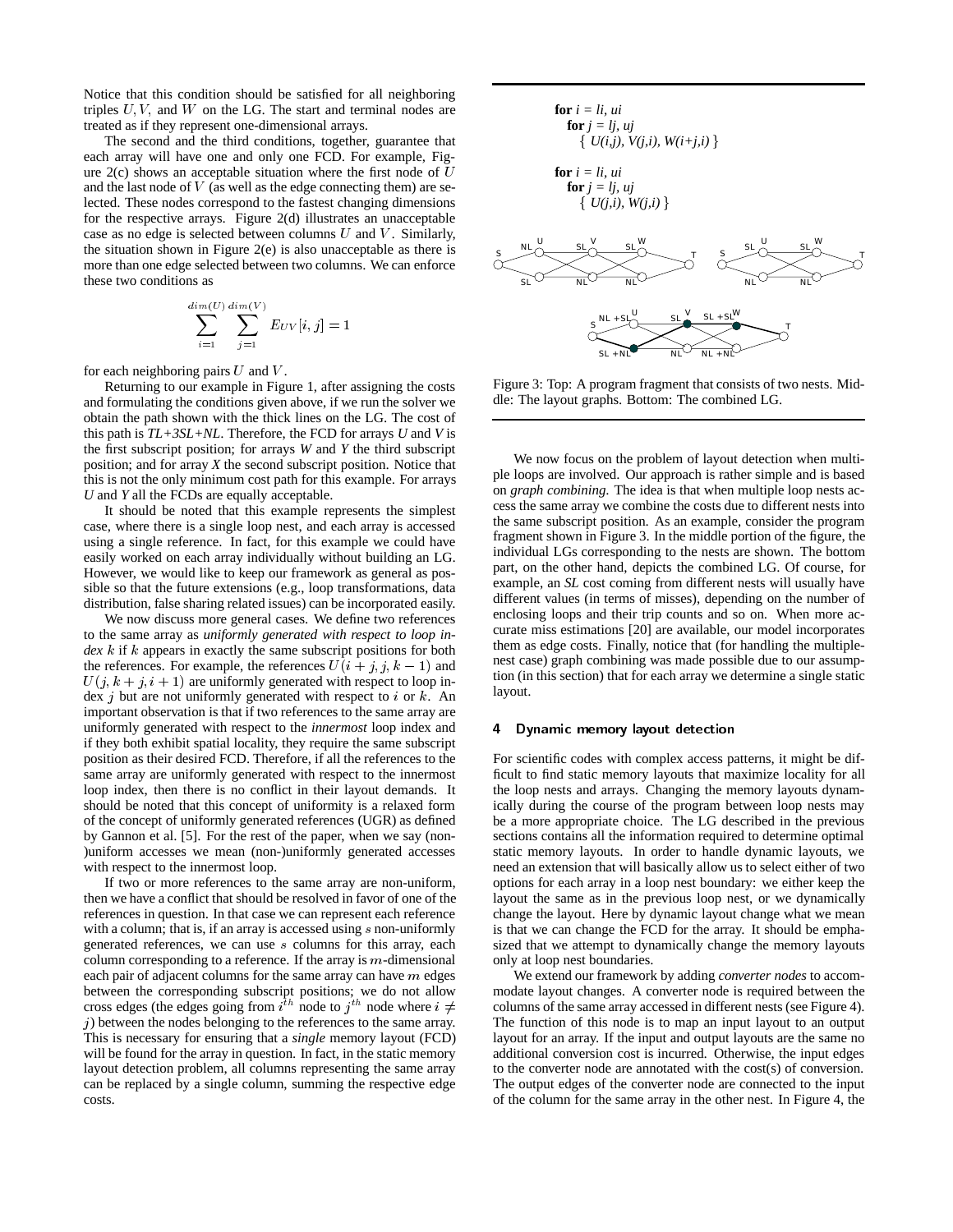

Figure 4: Converter node for dynamic layout detection.

Table 1: Programs used in our experiments.

| Program | Source       | $\overline{\text{size}}$ | iter | arrays                    |
|---------|--------------|--------------------------|------|---------------------------|
| mxm     | Spec92/Nasa7 | 720                      |      | three $2-D$               |
| adi     | Livermore    | 3000                     |      | three 1-D, three 3-D      |
| vpenta  | Spec92/Nasa7 | 920                      | 25   | seven 2-D, two 3-D        |
| btrix   | Spec92/Nasa7 | 150                      | 10   | twenty-five 1-D, four 4-D |
| syr2k   | <b>BLAS</b>  | 1024                     |      | three $2-D$               |
| htribk  | Eispack      | 1600                     | 4    | five $2-D$                |
| gfunp   | Hompack      | 2500                     | 10   | one 1-D, five 2-D         |
| trans   | NWChem (PNL) | 4000                     | 10   | $two 2-D$                 |

compilation time.

cross edges are used for layout conversions and carry the associated (conversion) costs on them whereas the straight (non-cross) edges indicate that there will be no layout changes between the two nests in question and, of course, have zero costs. It should be stressed that although the nests shown in Figure 4 are consecutive (i.e.,  $i$ and  $i + 1$ ), in general they do not need to be. For example, if an array is accessed in nests <sup>1</sup>, <sup>4</sup>, and <sup>6</sup>, in the resulting LG this array will have three columns, and there will be converter nodes between nest <sup>1</sup> and nest <sup>4</sup> as well as between nest <sup>4</sup> and nest <sup>6</sup>. Note that by treating the converter nodes as if they are ordinary nodes in the LG, the 0-1 integer programming method introduced in the previous section can be used for determining the optimal layouts.

# 5 Experimental results

In this section we present preliminary experimental results on an eight-node SGI Origin <sup>2000</sup> distributed shared memory multiprocessor at Northwestern University. This machine uses MIPS R<sup>10000</sup> processors, each of which is a <sup>4</sup>-way superscalar microprocessor operating at a clock frequency of <sup>195</sup> MHz. Each processor has a <sup>32</sup> KB on-chip instruction cache, and can issue instructions to its two integer and two floating-point functional units out-of-order. It also has a <sup>32</sup> KB <sup>2</sup>-way set-associative on-chip data cache (primary), and <sup>4</sup> MB external cache (secondary). The cache line size is <sup>128</sup> bytes and page size is <sup>16</sup>KB. For the primary cache hits, the latency is <sup>2</sup> cycles; and for the primary cache misses that hit in the secondary cache, the latency is <sup>8</sup> to <sup>10</sup> cycles. For the nonlocal misses, on the other hand, the latency is around <sup>20</sup> cycles.

Table 1 provides information about the programs in our experimental suite. The size column gives the size of a dimension of any array used in the program. However, the small sized dimensions (e.g., with a fixed value of <sup>4</sup> or <sup>5</sup>) are not modified. The iter column, shows how many times the outermost timing loop is iterated for each code. We have used four versions of each code: *CM* and *RM* are the original versions in which the memory layout for every array is column-major and row-major, respectively. The *LP* version denotes a code obtained using linear loop transformation techniques for locality (see [14]). In a sense this version represents the state-of-the-art (loop-nest-based) compiler technology for optimizing locality. Finally, the *DT* version is the one obtained using the approach proposed in this paper. For each version, the original codes are first transformed automatically using the respective technique, and the resulting programs are then compiled using the native compiler parallelizing only the outermost loops in each nest with all the scalar optimizations (-O2) turned on. We used the Omega library [10] as our solver (just to generate the enumerating loops) and the binary (or 0-1) conditions were formulated explicitly. In future we plan to link our compiler to either CPLEX or LINGO integer programming tools. We have noticed that the extra time taken by the library was never more than 19% of the original

The overall performance of different versions on <sup>4</sup> processors of the Origin <sup>2000</sup> is shown in Figure 5. In four out of eight programs *DT* outperforms *LT* whereas in three codes the reverse occurs. For comparison purposes, this figure also shows the MFLOPS rates obtained using hand optimized version of each code. In obtaining this last version, we used loop transformations (e.g., permutation, skewing, fusion, tiling) as well as data transformations (e.g., memory layout modifications, padding) in the best possible way we could do. For the codes in our experimental suite, the improvement brought by the hand optimizations upon *DT* is between 4% and 44%; averaging 22:2%: This result motivates us to seek ways of combining loop and data transformations in the LG representation and solve the problem optimally.

# 6 Conclusions and future work

In this paper we have presented a solution to the optimal memory layout detection problem. Our approach is based on two important elements: (a) formulation of the problem in a special graph structure (LG), and (b) the use of an ILP solver to determine memory layouts. Such an approach not only allows us to solve the global static layout detection problem optimally, but also helps us in the simple formulation of the dynamic layout detection problem. To the best of our knowledge, this is the first attempt to derive a framework allowing dynamic layout modifications for cache locality. We have shown in this paper that the framework is quite powerful. However, whether dynamic layout modifications will be useful for larger applications remains to be seen. Along this direction, we plan to complete our implementation and make extensive experiments to evaluate the impact of our approach on different codes from matrix computations as well as to quantify more thoroughly the time taken by our approach at compile-time.

We believe that the approach proposed here can be enhanced in a number of ways. First, we can unify the loop and data transformations in an enhanced LG representation. We can also take additional parallelism-related factors into the account when building the LG (e.g., data distribution across processor memories). In particular, we would like to use customized LGs for uniprocessors, UMA, NUMA, and message-passing architectures. Lastly, we plan to embed inter-procedural analysis [19] into our framework and seek the ways of transforming array layouts uniformly across processor boundaries.

# Acknowledgments

The authors would like to thank Dr. Eduard Ayguade and the anonymous referees for providing helpful comments. The work of Mahmut Kandemir and Alok Choudhary was supported in part by NSF Young Investigator Award CCR-9357840, NSF grant CCR-9509143 and Air Force Materials Command under contract F30602-97-C-0026. J. Ramanujam was supported in part by NSF Young Investigator Award CCR-9457768. Prith Banerjee was supported in part